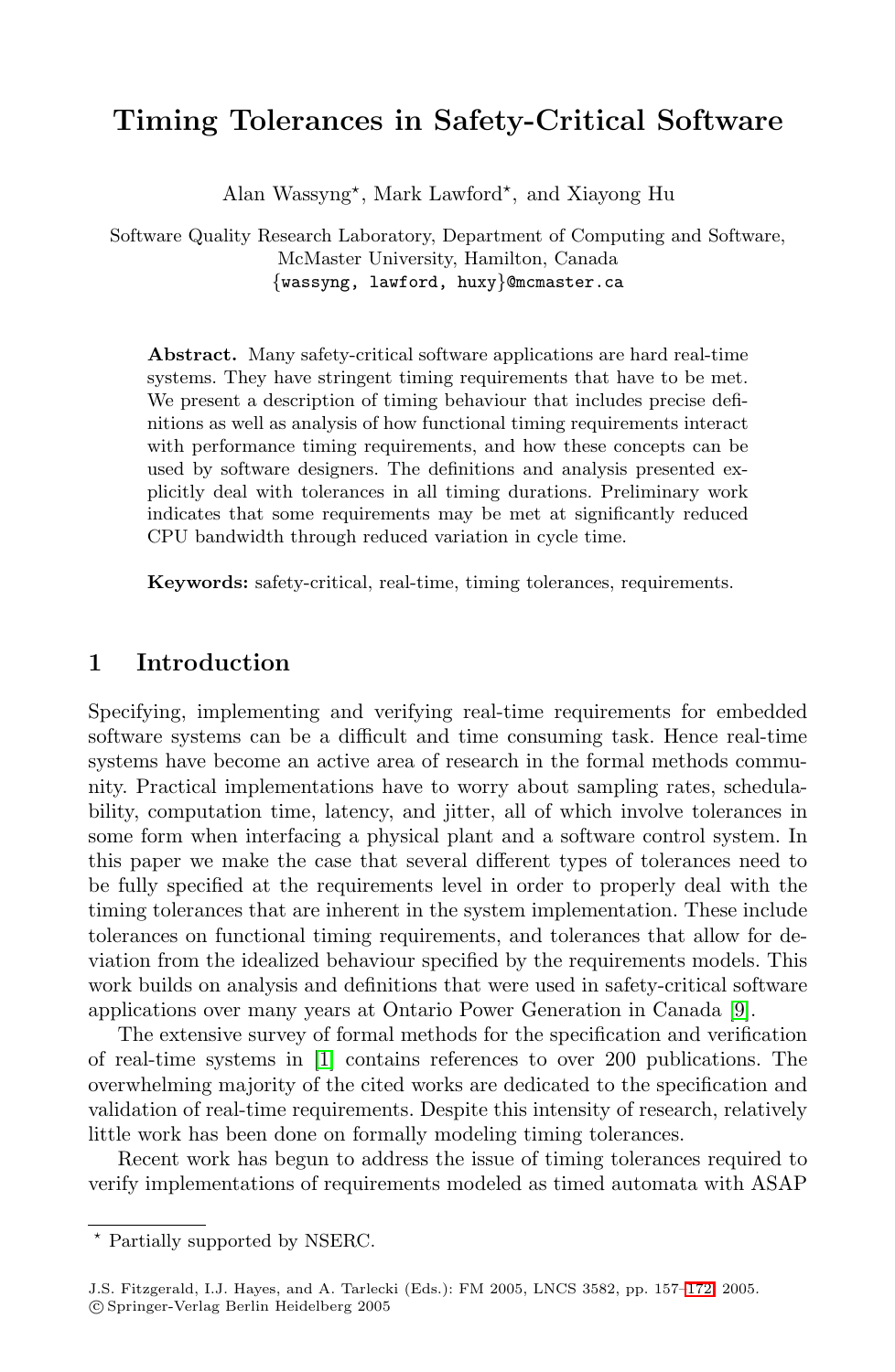semantics [\[2,](#page-15-3) [3\]](#page-15-4). Wulf, et al, consider the case of implementing a continuoustime controller with a discrete-time system, assuming that there is a delay  $\Delta$ associated with the controller's reaction to the environment. Both the controller and the plant are first modeled as timed automata. Their control objective is to ensure that the closed-loop system satisfies a safety property by avoiding bad states. Provided that all control actions can be delayed by up to some fixed  $\Delta > 0$  without violating the safety property, they say that the controller is "implementable". A PSPACE-complete decision procedure to test implementability is described in [\[3\]](#page-15-4), while [\[2\]](#page-15-3) provides a semi-decision procedure to compute the maximal reaction delay  $\Delta$  allowable by the implementation that still preserves the correctness of the closed loop system. It further shows that the system is implementable by a cyclic executive with loop time upper bound  $\Delta_L$  and a finite precision clock with a resolution of  $\Delta_P$ , provided that  $\Delta > 3\Delta_L + 4\Delta_P$ . In this work response allowance ra and sample interval ts correspond most closely to  $\Delta$ and  $\Delta_L$  in [\[2\]](#page-15-3) and implicitly we assume a clock resolution of 1 time unit. Based on our definitions, and using simple mathematical arguments, we are able to come to a somewhat surprising result that allows some timing requirements to be verifiably implemented at a significantly lower CPU bandwidth.

The remainder of this paper is organized as follows: Section [2](#page-1-0) provides the notation and definitions of terms and operators, and specifically differentiates between functional and performance timing requirements. Section [3](#page-8-0) describes the relationship between the two performance timing requirements, while Section [4](#page-9-0) details the interaction of functional and performance timing requirements. Conclusions are provided in Section [5.](#page-14-0)

### <span id="page-1-0"></span>**2 Definitions**

#### **2.1 The Requirements Model**

The requirements model we use is a finite state machine with an arbitrarily small clock-tick. This enables us to straddle the time continuous and time discrete domains. Many other models could be used and would require minimal changes in the following definitions.

Stimuli are referred to as *monitored variables*, and responses are *controlled variables*.

The finite state machine is assumed to describe idealized behaviour, i.e. results are produced instantaneously. If  $C(t)$  is the vector of values of all controlled variables at time  $t, M(t)$  is the vector of values of all monitored variables at time t,  $S(t)$  is the vector of values of all state variables at time t, we can define relations R (requirements) and *NST* (next state) as follows:

$$
C(t_k) = R(M(t_k), S(t_k))
$$
  
\n
$$
S(t_{k+1}) = NST(M(t_k), S(t_k)), \text{ for } k = 0, 1, 2, ...
$$
\n(1)

where the time of initialization is  $t_0$ , and the time between  $t_k$  and  $t_{k+1}$  is an arbitrarily small time,  $\delta t$ . It is almost always necessary to decompose the construction of R and *NST* into a number of intermediate functions. *NST* in our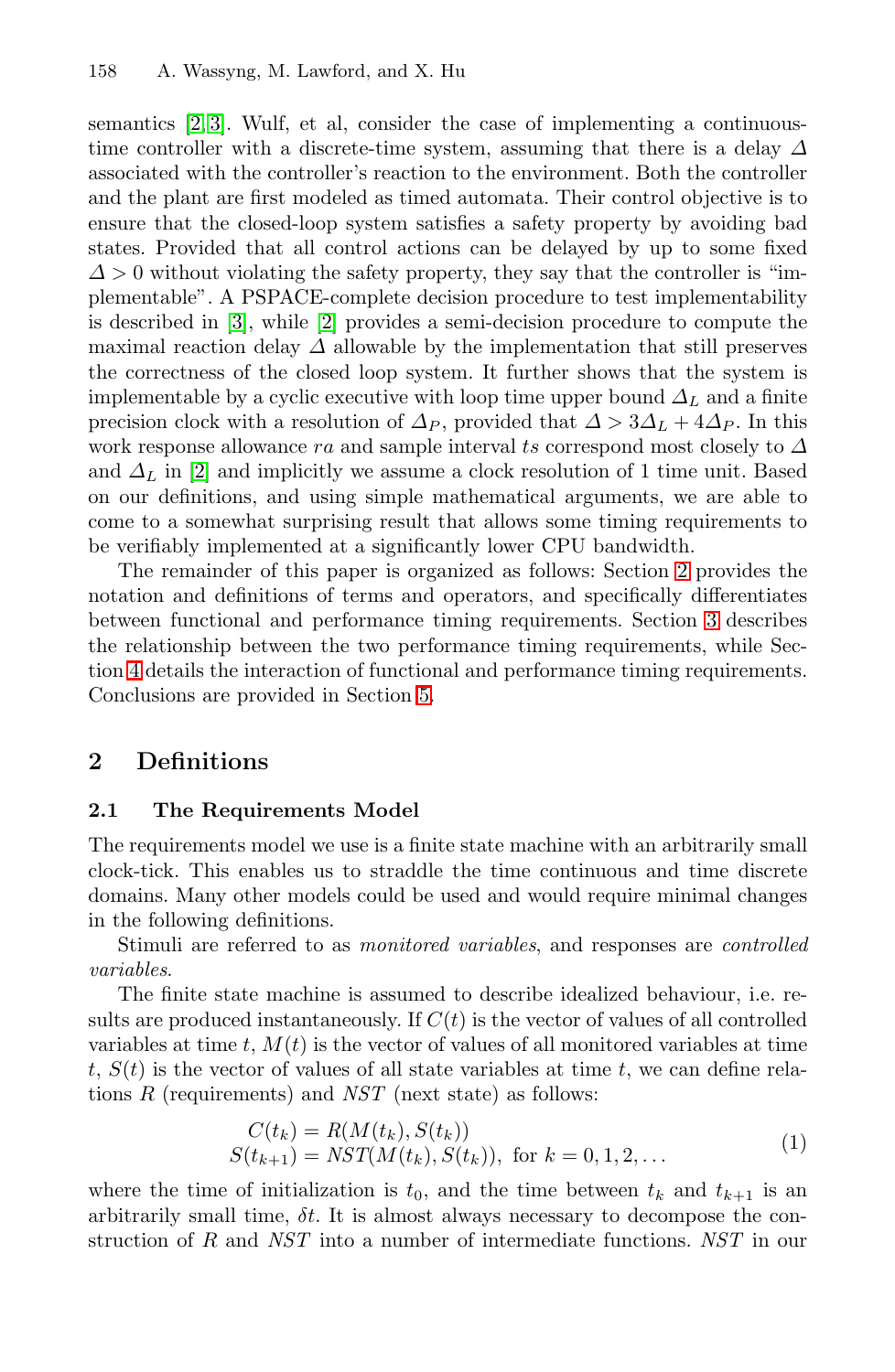

**Disjointness:** Condition<sub>i</sub> ∧ Condition<sub>i</sub>  $\Leftrightarrow$  False,  $\forall i, j = 1..n, i \neq j$ , and **Completeness:**  $Condition_1 \vee ... \vee Condition_n \Leftrightarrow True.$ 

<span id="page-2-0"></span>**Fig. 1.** Horizontal Condition Tables

formulations is usually trivial since we strive to keep state data at the requirements level to a very simple form, namely the previous values of intermediate functions and variables.

### **2.2 Notation**

Current time is denoted by  $t_{now}$ . We indicate elements of state data by subscripting the identifiers.  $variable_{-n}$  means the value of *variable*, n clock-ticks prior to the current one.

Where possible, we use *tabular expressions* to define functions. We are convinced that tabular expressions (function tables) are a superb notation for describing software functions. Disjointness and completeness criteria help us in ensuring that the functional descriptions are unambiguous and complete [\[6\]](#page-15-5). There have been a number of publications on the semantics and usage of tabular expressions (e.g.  $[7, 8, 9]$  $[7, 8, 9]$  $[7, 8, 9]$ ). The tabular expressions we use here are particular simple (they are called *horizontal condition tables*). Fig. [1](#page-2-0) presents an example table together with its informal semantics.

### <span id="page-2-1"></span>**2.3 Functional Timing Requirements**

*Functional timing requirements* are timing requirements that are directly related to the required behaviour of the application. Some of the more common functional timing requirements are described below, and mathematical definitions are provided.

**Sustained Timing Requirements:** A common functional timing requirement is one that specifies that a condition must be sustained over a particular time duration. For example, to filter out the effect of a noisy signal we may specify that an event in which a sensor signal is above its setpoint should be sustained for 300 ms before it can cause a "trip". This means that the implementation must guarantee that if the sensor event is sustained for less than 300 ms, the trip must not occur. Similarly, if the sensor event is sustained for 300 ms or longer, the trip must be generated. Without tolerances on the time duration, these requirements would be impossible to meet.

Many of the concepts and analyses we present are best illustrated when applied to sustained timing requirements. For this reason we discuss this example in detail.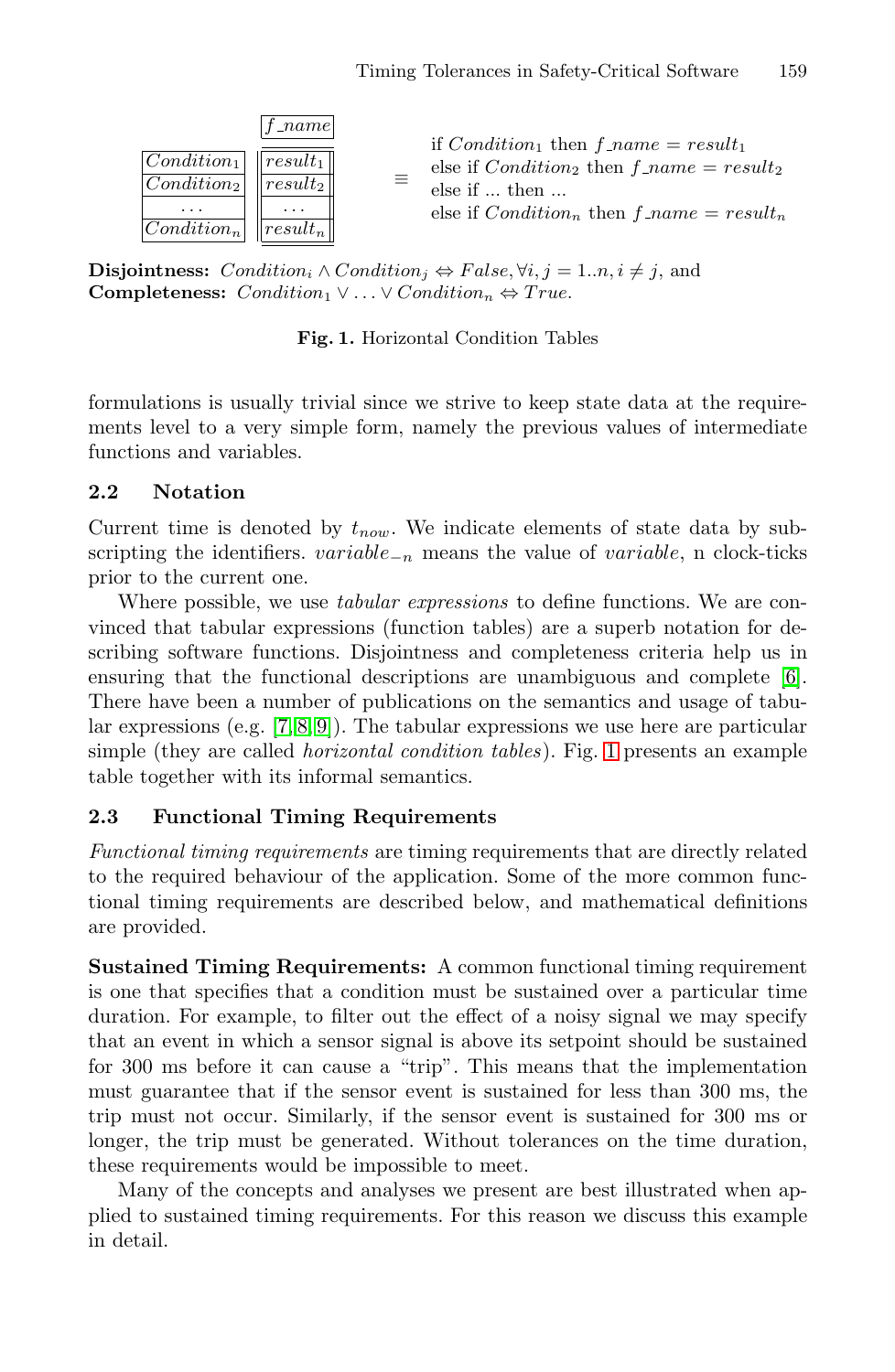

**Fig. 2.** Two Valid Implementations of a Sustained Timing Requirement

<span id="page-3-0"></span>We can introduce tolerances on the time duration in the above example. Assume that the sensor trip condition should be sustained for  $300 \pm 50$  ms.

Fig. [2](#page-3-0) shows an implementation of the behaviour specified above for a controlled variable c\_result and sustained condition  $m$  signal  $>$  setpoint. The strange behaviour in the top implementation is almost certainly not what the specifier intended, but it may be compliant with its specification. How should we interpret this specification? A logical interpretation is that c result should not equal trip until  $m\_signal \geq setpoint$  has been True for at least 250 ms, and that c\_result must equal trip if  $m$ -signal  $\geq$  setpoint has been True for 350 ms.

The problem is: what happens in the range 250–350 ms? Fig. [2](#page-3-0) shows another two possible implementations that really would be compliant with this requirement. The difference here is that for each event we have effectively restricted ourselves to a single representative duration inside the specified range.

There are a number of important points to emphasize. i) The time duration is measured from when the event started in the physical application domain. It is not measured from the time it is detected. Since the requirements are (supposed to be) developed by the domain experts, and should be independent of any implementation, it does not make sense to define timing requirements with reference to when events are detected. ii) Many different implementations are valid. The behaviour in the dark shaded interval representing time in the interval [250, 350] ms is not deterministic. It is vital that everyone has the same understanding of what the requirement means. iii) Even though we have introduced tolerances into the requirement, the requirement still describes idealized behaviour understood within the constraints of the requirements model. For instance, it does not take into account that processing time is not infinitely small, and it makes no reference to how often the application samples the values of the sensor.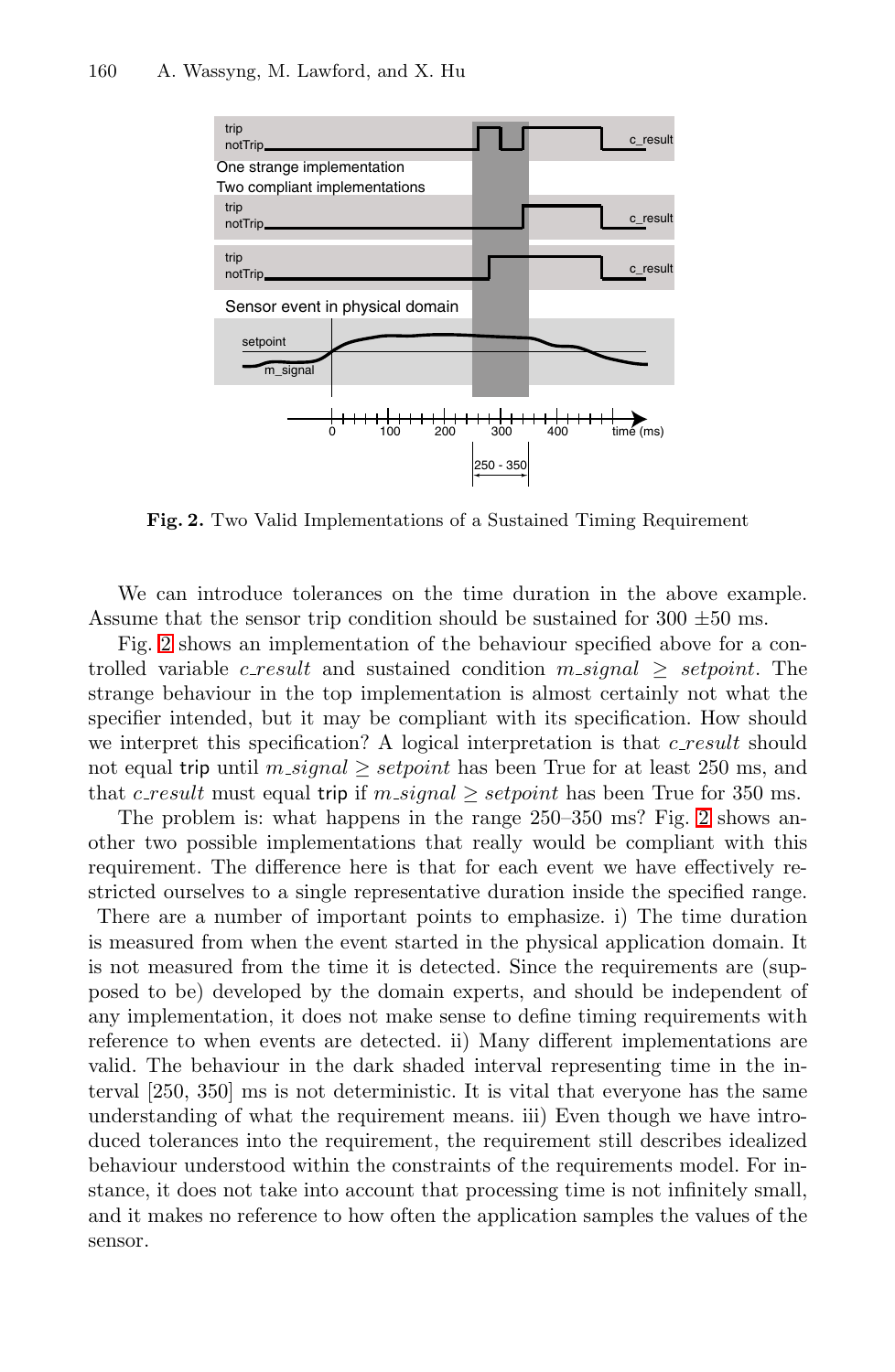

**Fig. 3.** "Held for" Functional Timing Requirement

<span id="page-4-0"></span>(Condition :bool) **Held for** (d:  $\mathbb{R}^{>0}$ ,  $\delta L$ ,  $\delta R$  :  $\mathbb{R}^{\geq 0}$ ) :bool where duration(Condition: bool):  $[d - \delta L, d + \delta R]$ Event start time(Condition :bool) :  $\mathbb{R}^{\geq 0}$ Initially: duration = any value in  $[d - \delta L, d + \delta R]$ Event\_start\_time $_{-1} = 0$  $Condition_{-1} = False$ **duration Event start time**

| (Condition = True) & (Condition <sub>-1</sub> = False) $\left \n \begin{array}{c}\n \left \n \left \n \begin{array}{c}\n \text{Any value in} \\ \left \n \begin{array}{c}\n d-\delta L, d+\delta R\n \end{array}\n \right \n \end{array}\n \right \n\end{array}\n\right $<br>$_{\it{t}now}$<br>$\overline{(\text{Condition} = \text{False}) \text{ OR } (\text{Condition}_{-1} = \text{True})}$ No Change<br>No Change |  |  |
|------------------------------------------------------------------------------------------------------------------------------------------------------------------------------------------------------------------------------------------------------------------------------------------------------------------------------------------------------------------------------------------------------------------------|--|--|
|                                                                                                                                                                                                                                                                                                                                                                                                                        |  |  |
|                                                                                                                                                                                                                                                                                                                                                                                                                        |  |  |

| Condition = True $\frac{t_{now} -$ Event start_time \ge duration True<br>$t_{now} -$ Event start_time \geq duration False |       |
|---------------------------------------------------------------------------------------------------------------------------|-------|
|                                                                                                                           |       |
| $Condition = False$                                                                                                       | False |

**Held for**

**Fig. 4.** Formal Definition of "(Condition) Held for  $(d, \delta L, \delta R)$ "

<span id="page-4-1"></span>To model sustained events, we developed an infix operator, *(Condition) Held for (d,*  $\delta L$ *,*  $\delta R$ *), which uses a <i>duration* defined by the constant time  $d > 0$ ), with tolerances  $-\delta L$ ,  $+\delta R$ ,  $0 \leq \delta L < d$ ,  $0 \leq \delta R$ . "Held for" is illustrated in Fig. [3,](#page-4-0) and is defined formally using tabular expressions in Fig. [4.](#page-4-1) A critical concept is that although duration can be any value in the interval  $[d - \delta L, d + \delta R]$ , it must be constrained so that duration has only a single value throughout an event. An event in this case means that Condition changes from False to True. Without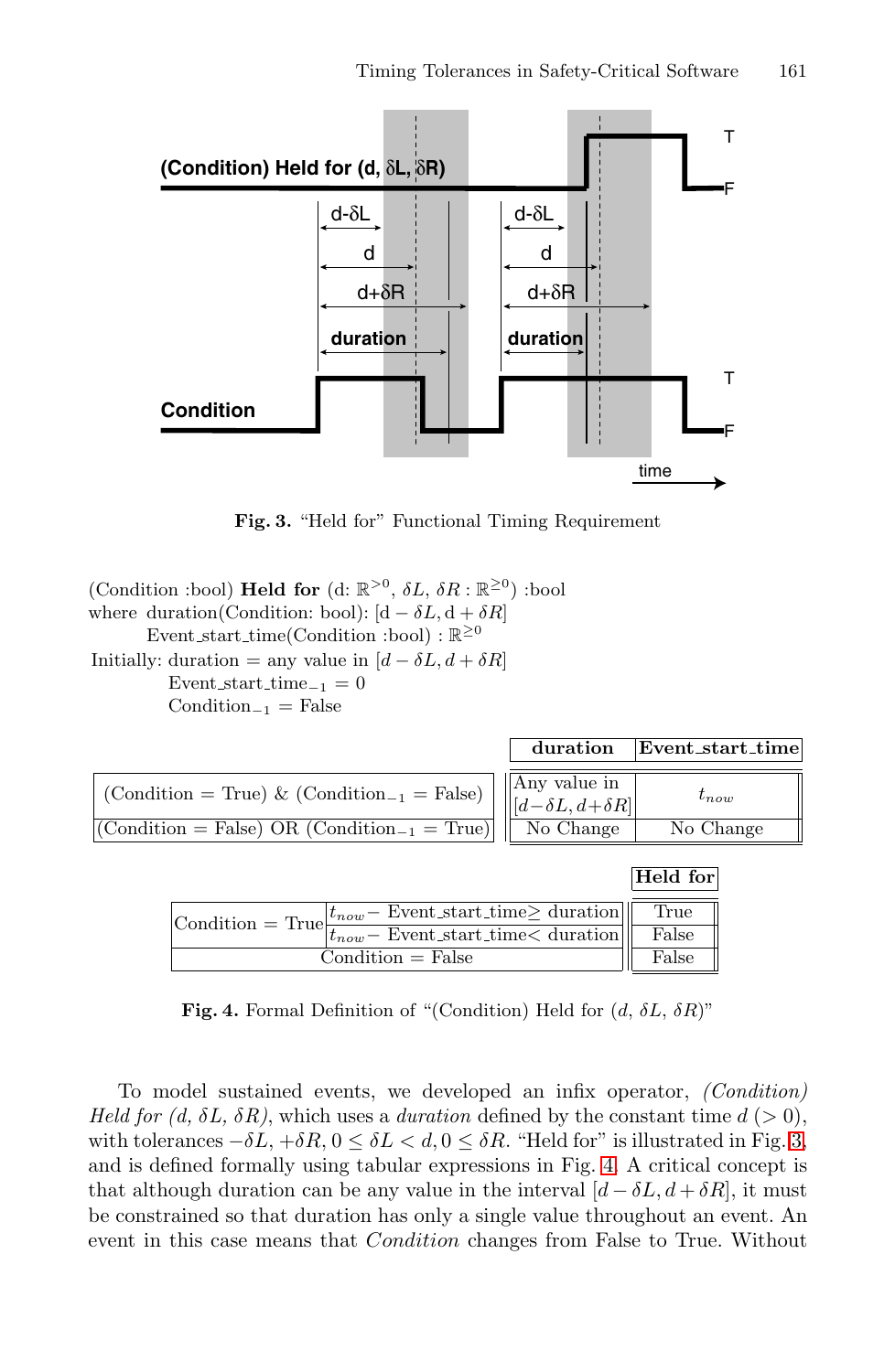this constraint, many different bizarre behaviours are possible, all of them clearly not the intent of the function.

**Periodic Timing Requirements:** Periodic timing requirements are common in hard real-time systems. To help us model periodic timing requirements we developed a function, *Periodic(Condition, d, δL, δR)*. This function (*Periodic*) is True for 1 clock-tick at the instant that Condition changes from False to True, and, as long as Condition remains True, the function is True again, some time "period" after the most recent time it changed from False to True. The effective period of the function is defined by the constant duration  $d > 0$ , with tolerances  $-\delta L, +\delta R, 0 \leq \delta L < d, 0 \leq \delta R$ . Periodic is illustrated in Fig. [5,](#page-6-0) and is defined formally using tabular expressions in Fig. [6.](#page-6-1) A different kind of periodic function is one that is synchronized with an external clock as illustrated in Fig. [7.](#page-7-0)

If the periodic functional requirement is synchronized with an external clock, definitions equivalent to t **mod** period  $= 0$  are useless when the period involves tolerances. The requirement t **mod**  $400 \pm 50$  ms = 0 results in milli-second intervals of [350-450], [700-900], [1050-1350], [1400-1800], [1750-2250], [2100-2700], ..., and after a relatively short time period the requirement does not constrain behaviour much at all. A practical, formal specification of this periodic functional requirement can be developed from  $\forall n : \mathbb{N} \cdot t_n \in [n \cdot d - \delta L, n \cdot d + \delta R]$ , and is defined using tabular expressions in Fig. [8.](#page-7-1) This definition does not deal explicitly with a consistent clock drift, but this could be included by specifying d as a constrained function of time.

### **2.4 Performance Timing Requirements**

Functional behaviour of the application is (typically) described using a model that describes the ideal behaviour of the application. It totally ignores the fact that an implementation cannot continuously monitor sensor values and requires a finite, non-zero amount of time to process its results. To complete the description of the required behaviour, a requirements document must also specify the performance tolerances that are allowed in meeting functional timing requirements. There are two different performance timing requirements, *timing resolution* and *response allowance*. These are defined and discussed in the following two sections.

**Timing Resolution:** Each monitored variable has a timing resolution associated with it. The definitions for this interval are different for time continuous and time discrete monitored variables.

The timing resolution (TR) for a time continuous monitored variable is the minimum time duration of an initiating event dependent on that monitored variable for which the application must guarantee that it will detect that event. Thus, the TR is also an indication of the maximum time interval that the trip computer can allow between successive sampling instances for that stimulus.

The TR for a time discrete monitored variable is the smallest time interval separating two events dependent on that monitored variable, in which the application must guarantee that it will detect both events.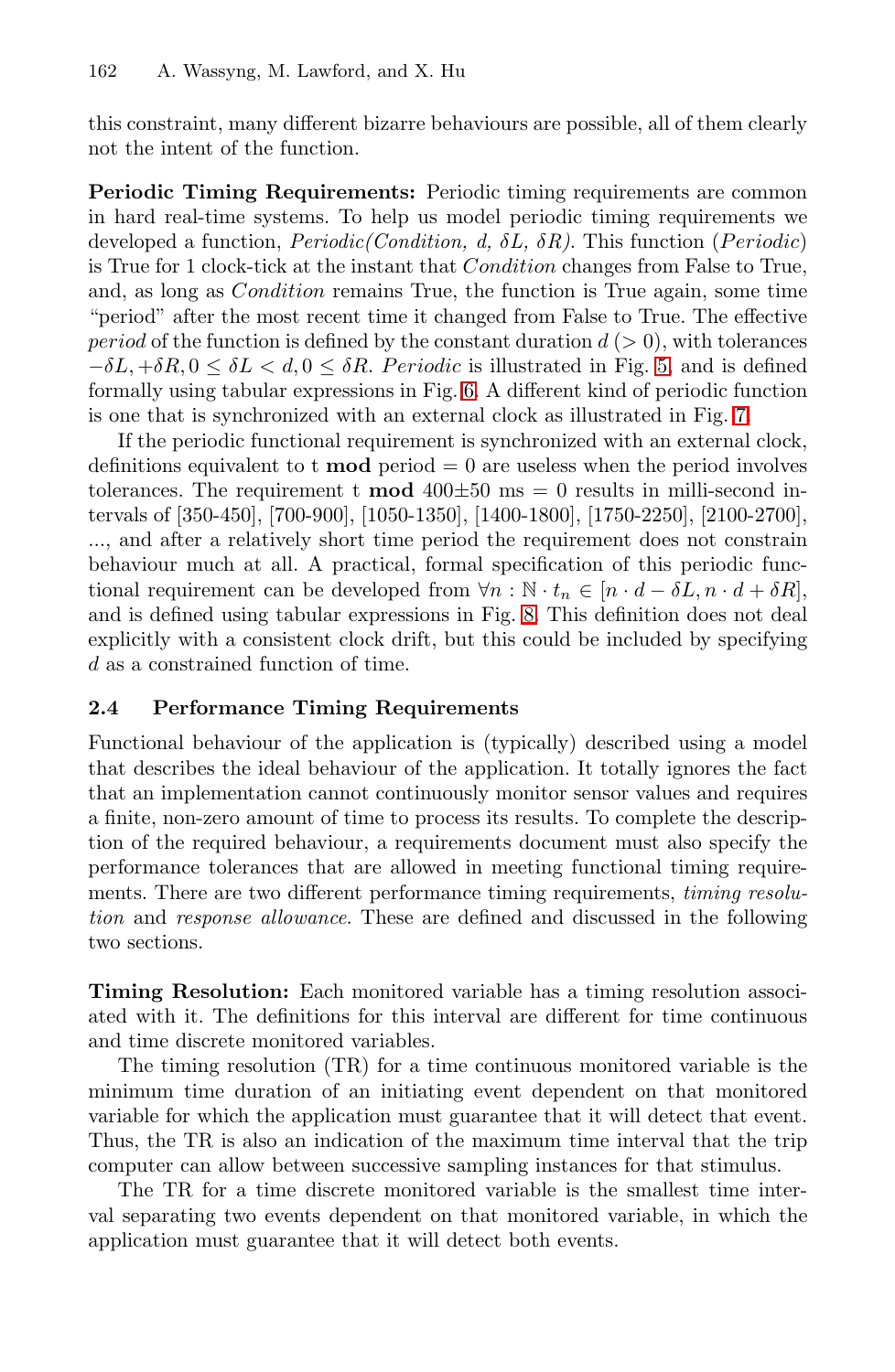

<span id="page-6-0"></span>**Fig. 5.** A Periodic Functional Timing Requirement

**Periodic**(Condition :bool, d : $\mathbb{R}^{>0}$ ,  $\delta L$ ,  $\delta R$  :  $\mathbb{R}^{\geq 0}$ ) :bool where period(Periodic<sub>−1</sub>: bool):  $[d - \delta L, d + \delta R]$ previous pulse time(Condition :bool) :  $\mathbb{R}^{\geq 0}$ 

Initially: period = any value in  $[0, \delta R]$ ; previous pulse time<sub>-1</sub> = 0; Periodic<sub>-1</sub> = False

|                         | period                                                                                 |  |
|-------------------------|----------------------------------------------------------------------------------------|--|
|                         | $\text{Periodic}_{-1} = \text{True} \ \text{Any value in } [d-\delta L, d+\delta R]\ $ |  |
| $Periodic_{-1} = False$ | No Change                                                                              |  |

**Periodic previous pulse time**

| $\text{Condition} =  $ | $Condition_{-1} = False$ |                                                                                                                     | True      | $v_{non}$ |
|------------------------|--------------------------|---------------------------------------------------------------------------------------------------------------------|-----------|-----------|
| True                   |                          | $\boxed{\text{Condition}_{-1} = \begin{bmatrix} t_{now} \ge \text{previous}_1 \text{pulse} \end{bmatrix}}$ + period | True      | $v_{n,0}$ |
|                        | True                     | $ t_{now}$ < previous pulse time <sub>-1</sub> + period                                                             | False     | No Change |
| $Condition = False$    |                          | False                                                                                                               | No Change |           |

**Fig. 6.** Formal Definition of "Periodic(Condition, d, δL, δR)"

<span id="page-6-1"></span>These situations are illustrated in Fig. [9.](#page-8-1) Note that if a monitored variable is used in determining the behaviour of two (or more) controlled variables, it is probable that at least two different events (one on each controlled-monitored variable path) are dependent on that monitored variable, and that the monitored variable could have two different TRs associated with it. In general, we assign a TR for each controlled-monitored variable pair in which the controlled variable value can be affected by the value of the monitored variable.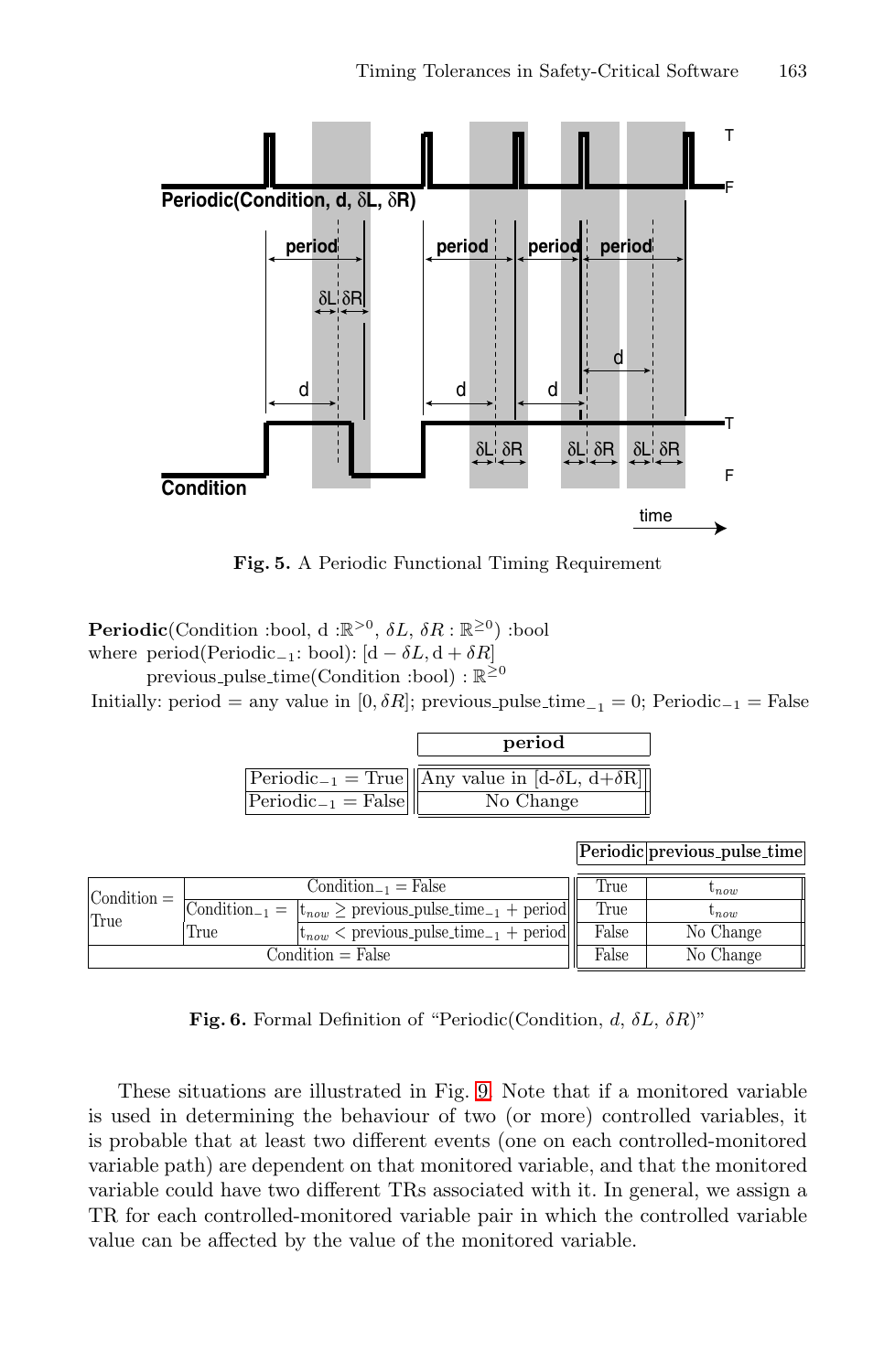

**Fig. 7.** Synchronized Periodic Functional Timing Requirement

<span id="page-7-0"></span>**SyncPeriodic** $(d : \mathbb{R}^{>0}, \delta L, \delta R : \mathbb{R}^{\geq 0}) : \text{bool}$ where n: N, and  $\Delta$  : R Initially:  $n = 0$ ;  $\Delta =$  any value in [0,  $\delta R$ ]; SyncPeriodic<sub>−1</sub> = False



**Fig. 8.** Formal Definition of "*SyncPeriodic*(d, δL, δR)"

<span id="page-7-1"></span>**Response Allowance:** The Response Allowance (RA) for a controlledmonitored variable pair specifies an allowable processing delay. Each controlled variable must have an RA specified for it. The RA applies to the controlled variable and the particular monitored variable on which the controlled variable's behaviour depends. The RA is measured from the time the event actually occurred in the physical domain, until the time the value of the controlled variable is generated and crosses the application boundary into the physical domain.

Some important considerations:

- 1. The RA for the pair *c-m* is meaningless if c does not change its value in response to a change in the value of m (the effect must be visible externally).
- 2. The time sequence of externally generated values of a controlled variable c cannot be altered by consideration of the RAs for each *c-m* pair. For instance, we cannot allow c to change from  $trip = True$  (evaluated at time t) to  $trip$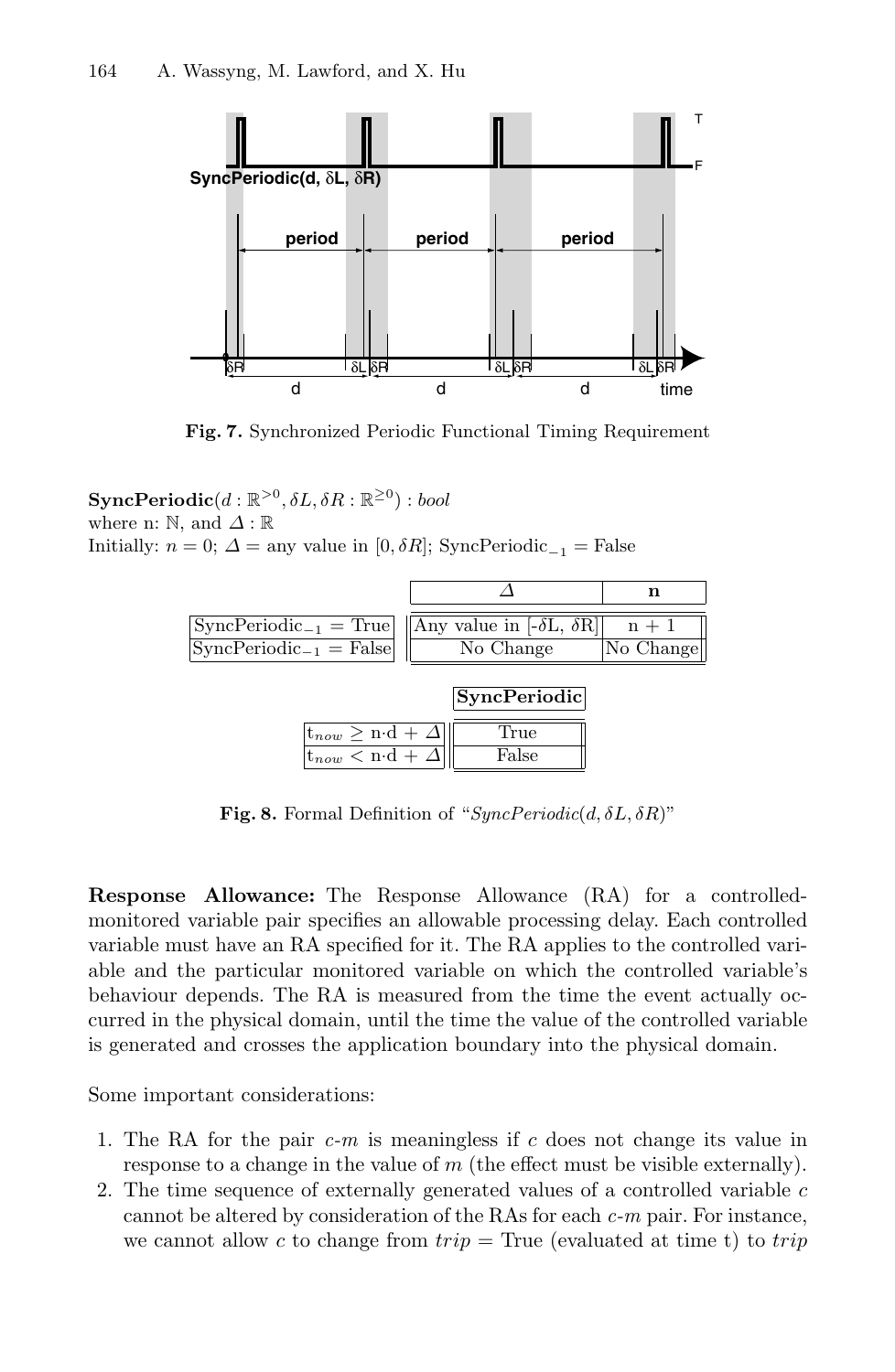

<span id="page-8-1"></span>**Fig. 9.** Timing Resolution

 $=$  False (evaluated at time  $t - \delta t$ ,  $\delta t$  is an arbitrarily small positive number) simply because the RA was large enough to allow this.

## <span id="page-8-0"></span>**3 Relationship Between Response Allowance and Timing Resolution**

Consider the case where c, a controlled variable, depends solely on  $m$ , a monitored variable. We must specify both a TR (value  $tr$ ) and RA (value  $ra$ ) for the *c-m* pair. Now, in the implementation, let ts represent the sampling interval used for  $m$ , and  $tp$  the processing time required to output  $c$ , measured from the instant that the value of  $m$  was sampled. Then, if the implementation is to comply with its timing requirements, it is clear that we must insist that  $ts+tp \leq ra$ . Since  $tp > 0$  and  $ts \leq tr$  (it is permitted to equal ra), it follows that  $tr < ra$ . So, unless there is a reason to use a more restrictive TR for  $m$ , we can assume a default upper limit for TR equal to the RA for the *c-m* pair. This is the least restrictive requirement that we can place on the software design. It leaves the designer free to choose a sampling interval anywhere in the range  $[0, ra)$  as long as the RA is satisfied.

In most real applications, the TR for a monitored variable would be determined, initially, from a study of the possible transients associated with the particular monitored variable. If the physically motivated TR is larger than the associated RA then the TR would have to be constrained by the value of the RA. If the physically motivated TR is smaller than the associated RA, then that smaller value must be used as the specified TR.

The RA itself is always derived from consideration of the physical application. In safety-critical applications, absolute compliance with the RA is clearly just as important as compliance with any other requirement.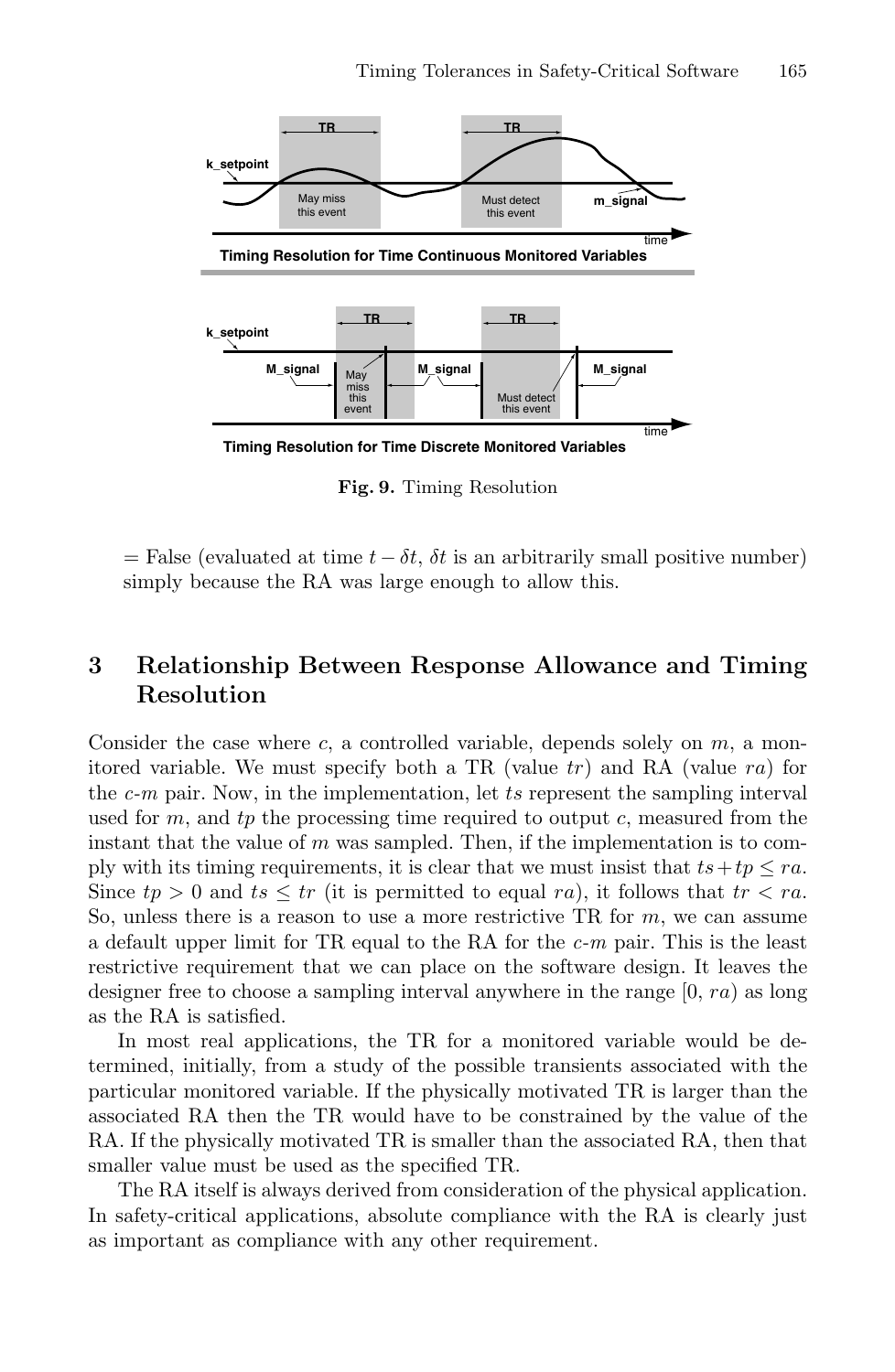In the following section we see that both the TR and RA may need to be modified once we consider the effect of functional timing requirements.

## <span id="page-9-0"></span>**4 Interaction Between Functional and Performance Timing Requirements**

There are a number of interactions between functional and performance timing requirements. Some of them affect the timing resolution by imposing restrictions on sampling intervals in the implementation. Other interactions force us to consider exactly how to specify response allowances for controlled-monitored variable pairs that are also involved in functional timing behaviours.

We use sustained events to illustrate these interactions.

#### **4.1 Timing Resolution for Sustained Events**

Given a sustained timing requirement we need to consider whether it is possible to implement a design so that the requirement can be met. We can identify two different categories of sustained events. The first one, as discussed in Section [2.3,](#page-2-1) is where the behaviour depends on values of one or more monitored variables. In this case the event is timed from the time at which the event was initiated in the physical domain. The second kind is one in which the sustained event depends only on the values of controlled variables (or is synchronized in some way with an external clock). In this case the event is timed from the instant at which the event is initiated within the software domain. This kind of event is typically easier to deal with since the inherent uncertainty of when the event actually occurred is removed from consideration.

The following two sections present analyses of these cases.

**Sample Intervals for Events That Depend on Monitored Variables:** We know from earlier discussion (Section [2.3\)](#page-2-1) that if we specify behaviour in the form of (*Condition*) Held for  $(d, \delta L, \delta R)$ , and duration  $\in [d - \delta L, d + \delta R]$ , then the requirement means that we cannot make the final decision as to whether "Held for" generates True or False based on values that were sampled before we are sure that  $d - \delta L$  time has elapsed since the event occurred in the physical domain. We also cannot delay the decision past  $d + \delta R$ .

The situation is illustrated in Fig. [10.](#page-10-0) Let us assume that the sample intervals are  $ts_0, ts_1, ts_2$ , etc. Since our analysis has to hold for real industrial applications, we do not assume a constant sample interval. We do assume that we can place limits on the sample intervals. We call these limits  $ts\_min$  and  $ts\_max$ . Once we have these limits, we know that  $ts\_min \le ts_j \le ts\_max$  for each  $j \in \{0..n\}$ . We will see later that any variation in sample intervals results in fewer feasible implementations. If the event is detected at sample time 1, then we know that the event must have occurred sometime between sample time 0 and sample time 1. We can now assume that Condition remains True at sample times 2, 3, ,..., n-2. (If it does not remain True, we simply terminate the event and the "Held for" value becomes False.)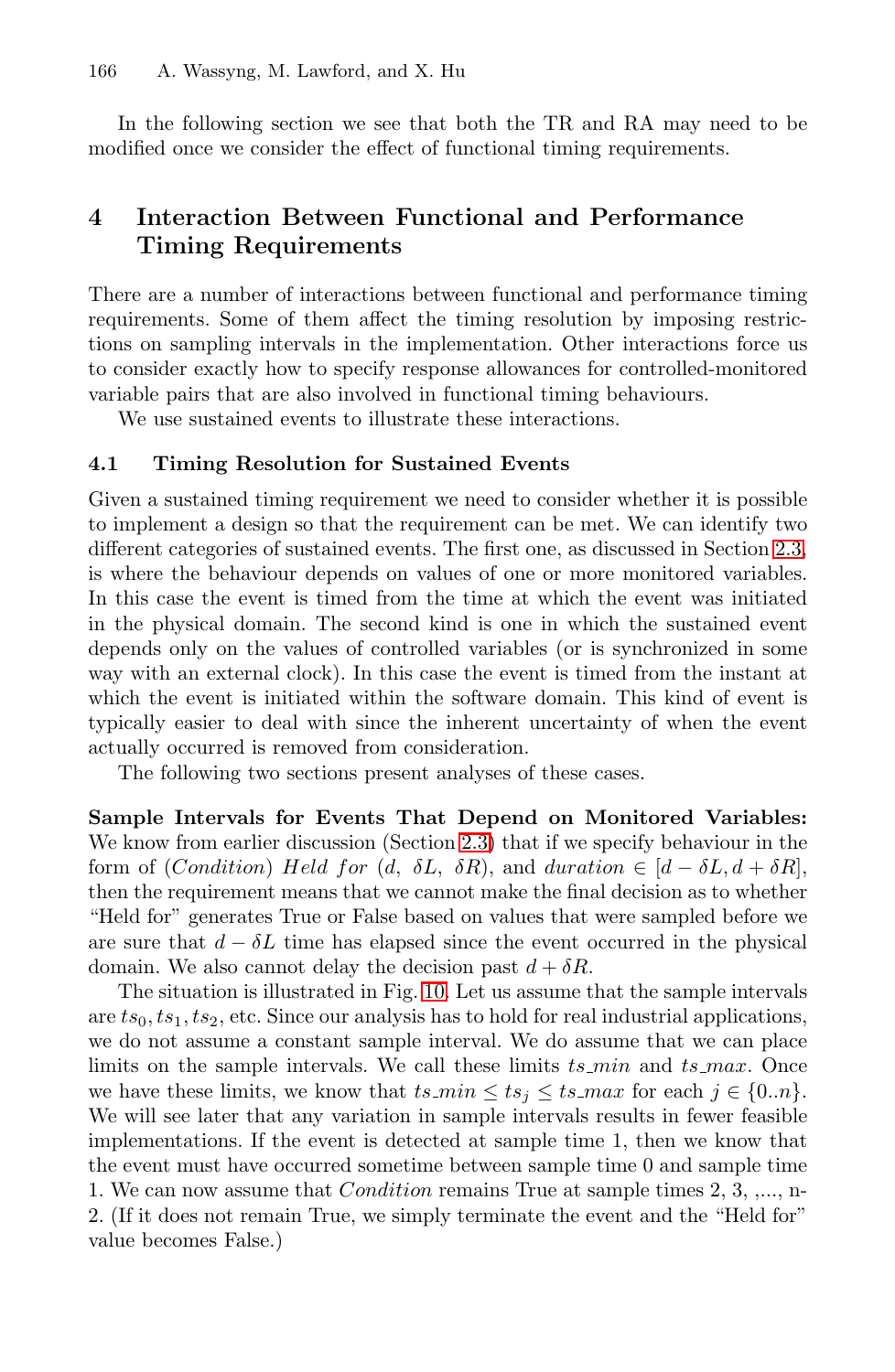If we study the situation in Fig. [10,](#page-10-0) we see that the only way we can be certain that we base our decision on values sampled in the time interval  $[d - \delta L, d + \delta R]$ is to ensure that we have at least two sample points inside that interval. It turns out this is a necessary condition, but it is not sufficient.



<span id="page-10-0"></span>**Fig. 10.** Sample Intervals Required for Sustained Events

The earliest the event could have occurred is immediately after values were sampled at sample point 0. The latest the event could have occurred is immediately prior to sample point 1. We choose to measure all relevant times from sample point 0, i.e. from the earliest time it could have occurred. Now we can consider the two sample points in the interval  $[d - \delta L, d + \delta R]$  (assuming we manage to get two samples in that interval). The later time in the interval (sam-ple point n in Fig. [10\)](#page-10-0) must be to the left of the  $d + \delta R$  boundary because the times are measured from the earliest time the event could have occurred. So we know that decisions based on values sampled at sample point n are not too late. For it to be too early, the actual event would have had to occur immediately prior to sample point 1. In this case, we should subtract  $ts_0$  from the time at sample point n and check to see if the resulting time is less than  $d - \delta L$ . If all sample intervals were equal, having two sample points in the interval would be sufficient to prove that sample point n could not be too early. However, since  $ts_n \leq ts$ -max, there is a chance that  $(sample point n) - ts_0$  could lie outside the interval, in which case the decision would be made based on values that are too early. The following analysis copes with all the questions we have raised. Note that we could have chosen to measure times from time of detection. The analysis would have to be adjusted accordingly.

**Case 1:**  $0 < ts$  *max*  $\leq \frac{1}{2}(\delta L + \delta R)$ : In this case it is easy to see that it is always possible to implement the sustained event.

**Case 2:**  $\frac{1}{2}(\delta L + \delta R)$   $\lt$  **ts\_max**  $\leq (\delta L + \delta R)$ : It may happen that the hardware platform is not fast enough for us to arrange a sample interval that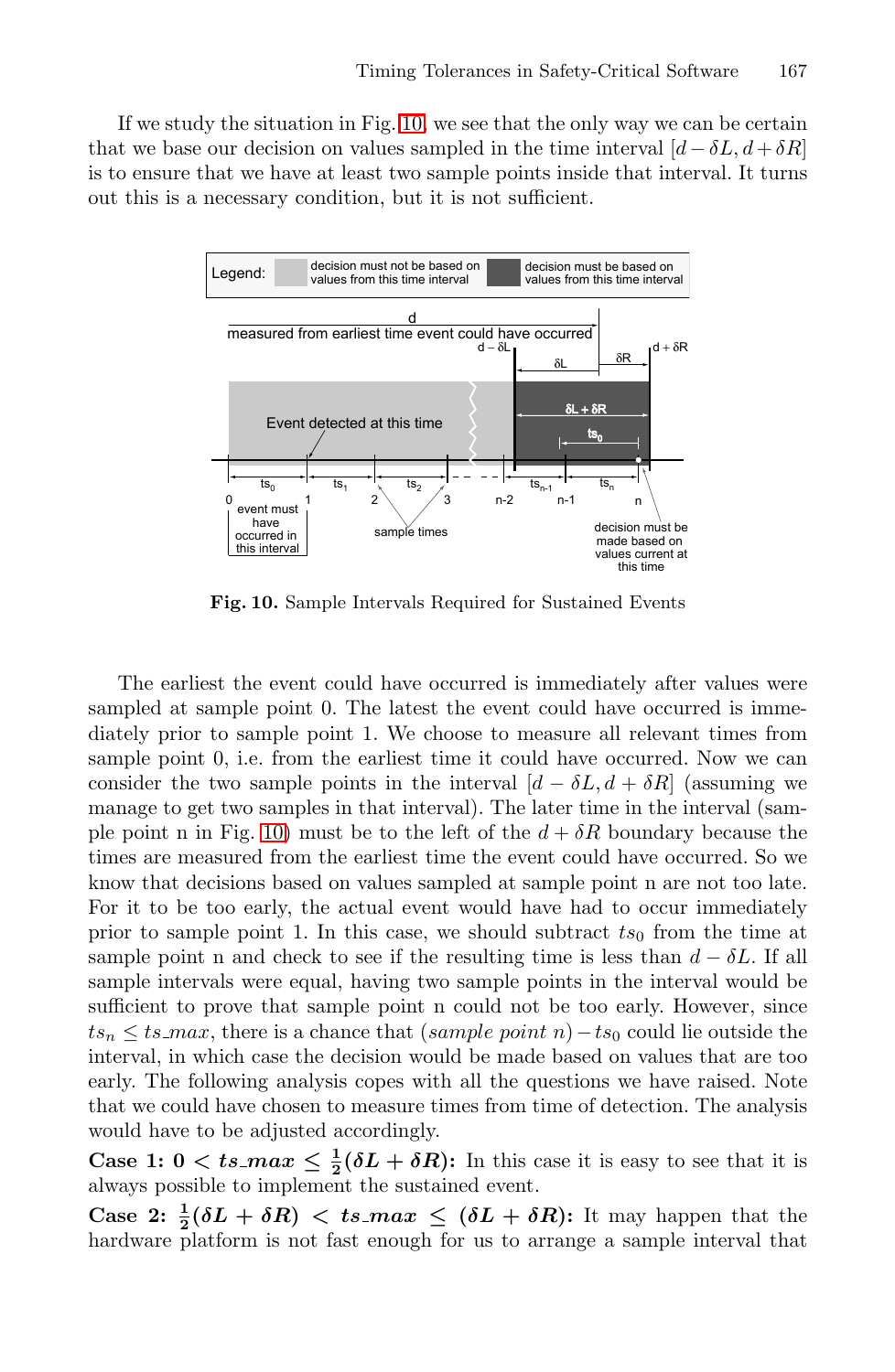always works as defined in Case 1. It is still possible to find sample intervals that allow us to implement the sustained event.

It is crucial to realize that if  $ts\_max > \frac{1}{2}(\delta L + \delta R)$  then the only way we can ensure that two samples, ts max apart, fall in the duration interval, is if the last sample point to the left of the interval is not "too close" to  $d - \delta L$ .

Let  $k_{min} = int(\frac{d-\delta L}{ts_{max}})$ , and  $k_{max} = int(\frac{d-\delta L}{ts_{min}})$ , where int(r) truncates r to an integer.

 $k_{min} \neq k_{max}$  implies that  $k_{max} \cdot ts\_min \leq d - \delta L$  and  $k_{max} \cdot ts\_max > d - \delta L$ , since  $k_{max} > k_{min}$ .

This means that there is always some combination of sample intervals such that  $\sum_{j=1}^{k} ts_j = d - \delta L - \epsilon$ , where  $\epsilon$  is arbitrarily small. This implies that there are always sample intervals within the range  $[ts\_min, ts\_max]$  such that there is only one sample point within  $[d - \delta L, d + \delta R]$ . Thus we can conclude that if  $k_{min} \neq k_{max}$  then there is no feasible implementation.

So,  $k_{min} = k_{max}$  is a necessary condition for a feasible implementation. Unfortunately it is not sufficient. Let  $k = k_{min} = k_{max}$ . Then  $\sum_{j=1}^{k} ts_j \leq d - \delta L$ , and  $\sum_{j=1}^{k+1} t s_j \geq d - \delta L$ , for any combination of sample intervals within [ts\_min, ts\_max]. The worst case is when  $ts_j = ts$ \_max for each  $j \in \{1, 2, ..., k +$ 2}. So, a sufficient condition when  $k_{min} = k_{max}$  is that  $(k+2) \cdot ts\_max \leq d + \delta R$ . **Case 3:**  $(\delta L + \delta R) < ts\_max$ **:** The sustained event cannot be implemented.

**Examples of Feasible Sample Interval Ranges for Sustained Events:** It is instructive to examine the ranges of sample intervals that result in feasible implementations of sustained events that are dependent on monitored variables. The analysis from Case 2 was implemented in a spreadsheet and graphs showing the feasible sample intervals were generated (Fig. [11\)](#page-12-0). Each graph lists [d- $\delta L, d+\delta R$ . It also shows the nominal sample intervals as labels along the x-axis, and lists the deviations as  $(-\ell, +r)$ . So, for ts=50, with deviation  $(-3, +2)$  we have ts\_min=47 and ts\_max=52. A deviation of  $(-0, +0)$  indicates a constant sample interval (pretty much impossible to achieve).

Fig. [11](#page-12-0) shows that in the case when  $duration \in [400 - 50, 400 + 60]$ , rather than requiring the code to run with every  $ts \leq 50ms$  (a 20Hz or faster task), it is possible to detect the event with every  $ts \in [74-1, 74+2]$  ms (roughly a 13.5Hz task). This represents an approximately 32% reduction in CPU time required for the task! This pattern results in a positive cycle. Making execution times more precise may present the opportunity to reduce the CPU load, which in turn should make it easier to meet timing requirements. While scheduling conflicts may be more difficult to resolve with the tighter constraints on a larger ts, we note that the tolerances only restrict when the sample of input  $m$  must be taken, not when output  $c$  must be updated, which is specified by the response allowance.

Intuitively, when tolerances are allowed on the sample time (non-zero jitter), it is more difficult to detect sustained conditions of longer duration with the same precision. E.g., as the duration changes from [200-50, 200+60] to [300-50, 300+60] to [400-50, 400+60] in Fig. [11,](#page-12-0) the available sample times in [50,110] are first significantly reduced then completely eliminated.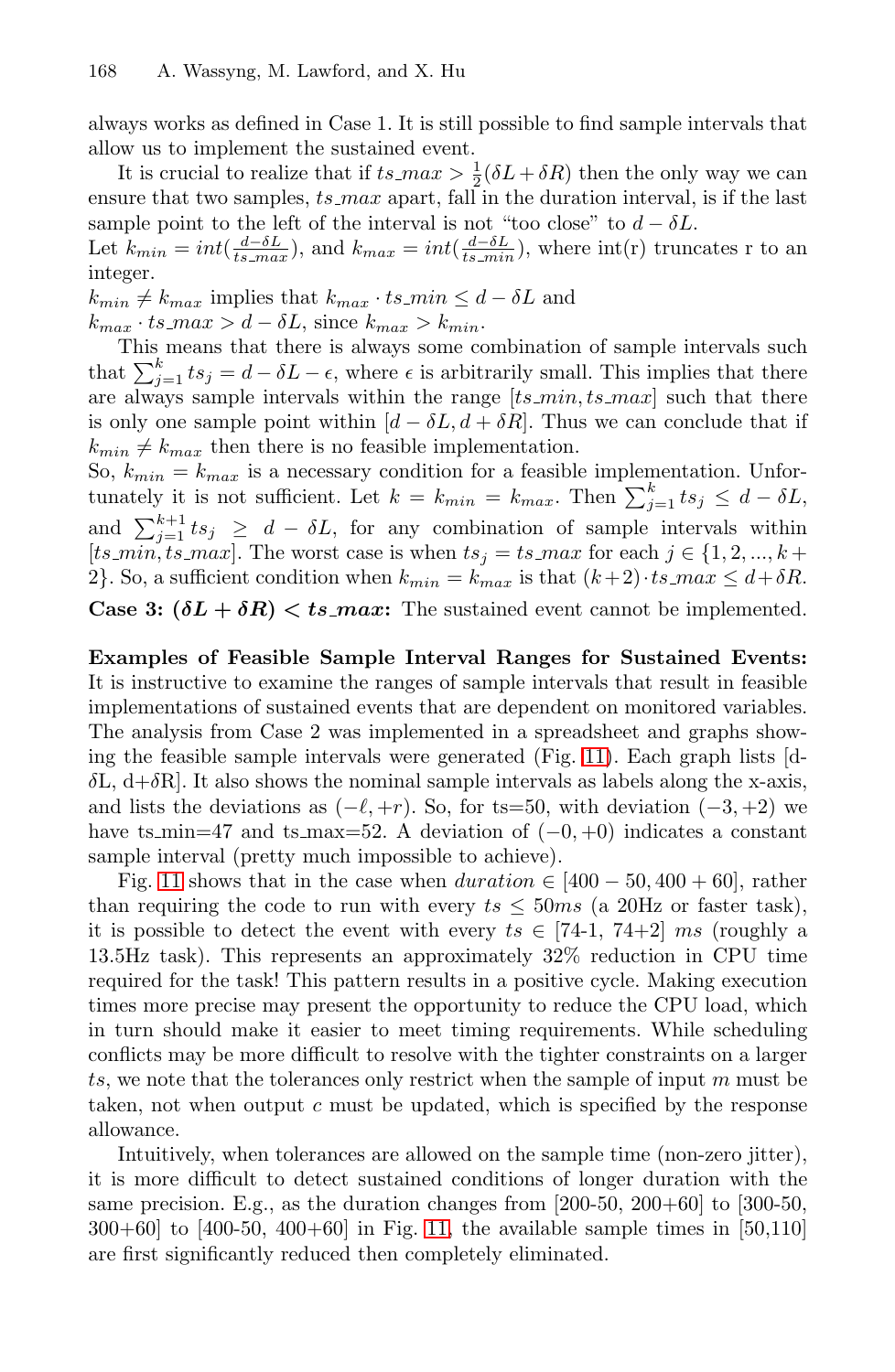

**Fig. 11.** Feasible Sample Intervals for Various Durations and Tolerances

<span id="page-12-0"></span>**Sample Intervals for Events That Depend on Controlled Variables:** In this case the uncertainty as to when the event occurred has been removed. Thus, any sample interval less than or equal to  $(\delta L + \delta R)$  suffices since we need only a single sample point in the interval. Smaller sample intervals allow us to define the boundaries of the interval more precisely, but any point in the interval satisfies the requirement. However, larger sample intervals are also possible. For instance, sample intervals in the range  $d - \delta L \leq ts \leq d + \delta R$  also work, giving us two sample points, one at the start of the event and another in the desired interval. We have called these "sample points", however, it is more accurate to term them "evaluation points", since no monitored variable is sampled, the current value of a controlled variable is simply used in a function evaluation. We can see therefore, that this kind of sustained event is affected by specified RAs rather than TRs. This is discussed further in Section [4.2.](#page-13-0)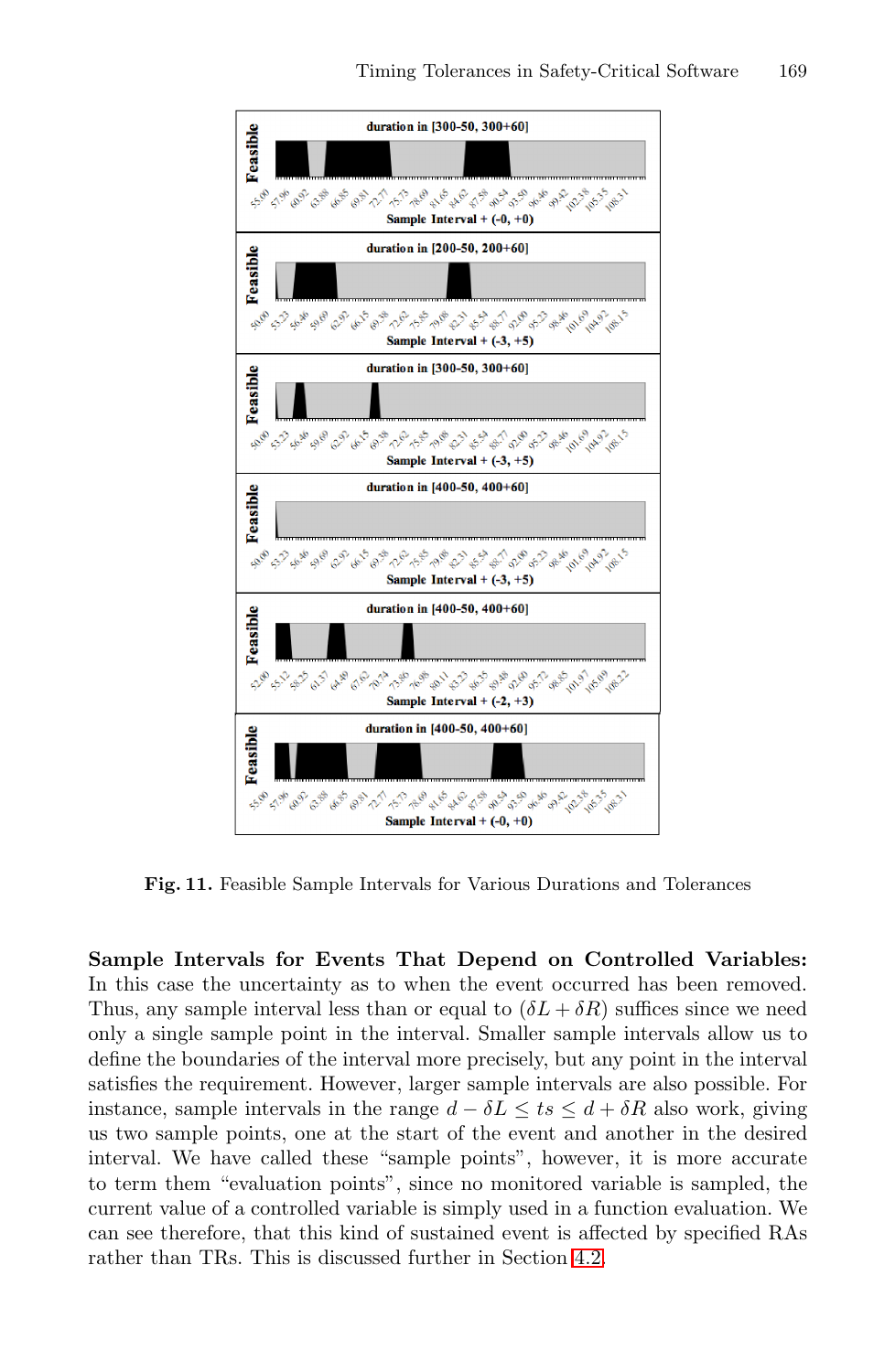**Specifying Timing Resolution Affected by Sustained Events:** We have presented analyses that show how sample intervals must be restricted to be able to implement sustained events. Since timing resolution specifies a maximum sample interval for time continuous monitored variables, it is clear that sustained events may affect the timing resolution we must specify for monitored variables involved in those events.

The restrictions imposed on the sample intervals however, are not enforceable by specifying a more or less restrictive timing resolution. If we look at Cases 1, 2 and 3 for the sustained events dependent on monitored variables, we see that all sample intervals in Case 1 are feasible, there are disjoint ranges of feasible sample intervals for specific events for Case 2, and no feasible sample intervals for Case 3. We can specify a timing resolution of  $(\delta L + \delta R)$  since we know that anything greater than that results in an infeasible implementation, but in fact, this is not sufficient. One way of dealing with this problem is to shift the responsibility of determining exactly what sample intervals are feasible to the software design phase.

In the case of sustained events that are not dependent directly on monitored variables, timing resolution is not an issue since monitored variables cannot directly affect the event.

#### <span id="page-13-0"></span>**4.2 Response Allowance for Sustained Events**

There are two specific concerns related to specifying the response allowance for variables involved in sustained events. The first is a general one. How do we cope with specifying the RA for a sustained event so that it is clear what the requirement allowance is for both the successful continuation of a sustained event, as well as the cancellation of a sustained event. The second concern is what restrictions must be placed on RAs so that the sustained event can be implemented.

1. We begin by assuming that monitored variable m and controlled variable c are involved in the sustained event. If the functional requirement does not involve a sustained event the RA is based on a physical analysis of the required behaviour. We call this ra<sub>c−m</sub>. This is a suitable RA to use for the case when the sustained event is canceled. In other words, given a sustained event specified by (*Condition*) Held for  $(d, \delta L, \delta R)$ , if *Condition* changes from True to False, the application must generate the value of c within  $ra_{c-m}$  measured from the time the event occurred in the physical domain. Now what if the sustained event is successful? We know that we have  $d + \delta R$  within which to determine that fact (measured from the initiation of the event in the physical domain). We also have some time in which to calculate the value of c. The problem is that we do not know how much of ra<sub>c−m</sub> to add to  $d + \delta R$ . One solution is to add the entire  $ra_{c-m}$ , in spite of the fact that this "double counts" any portion of  $ra_{c-m}$  that was allocated to detecting the event. We are examining alternative strategies but this is the best we have to date. Thus, the RA for sustained events is specified in the form:  $ra_{true}$  Held for (d,  $\delta L$ ,  $\delta R$ )/ra<sub>false</sub>. This is interpreted as specifying a response allowance of  $ra_{true}$  when the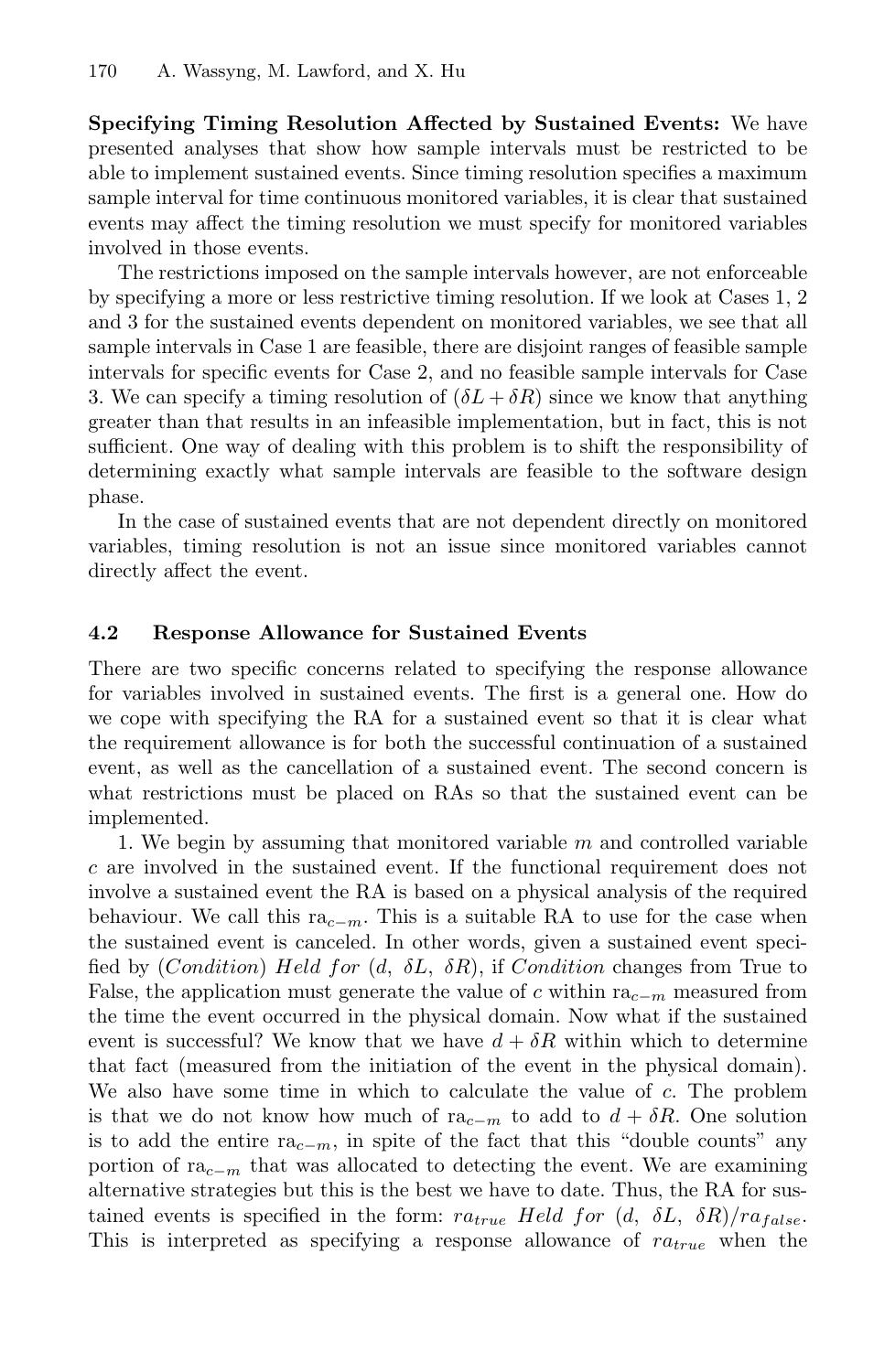event continues to completion (because of that "Held for" event), and  $ra_{false}$ when the event is canceled. Example: an RA of 250 ms is specified for a *cm* pair, and the event "(*f sentrip = e\_trip*) Held for  $(k$  delay)" also involves that pair, where k delay = 500 ms  $\pm$  25 ms. ra<sub>c−m</sub> is documented as: 775 ms Held for (k\_delay) / 250 ms. We could specify  $ra_{c-m}$  simply by 775 ms/250 ms, but the *Held for*  $(k$  *delay*) provides useful information.

2. In the case of a sustained event that depends on controlled variables, we saw earlier that it is relatively easy to arrange that at least one evaluation point lies in the interval of interest. Since the evaluation depends on the previous value of a controlled value, the RA for that variable serves the same purpose as the timing resolution does for monitored variables. Thus, to ensure that a "fresh" value of the controlled variable is used in the evaluation, we specify that the RA for that controlled variable must be no larger than  $d + \delta R$ . Of course, it may already have been specified to be more restrictive than that by the domain experts. In such cases the more restrictive value is used.

### <span id="page-14-0"></span>**5 Conclusion**

We have presented precise definitions for timing requirements that include tolerances on the time durations. Our analysis, based on these definitions, shows that it is possible to specify and verify critical timing requirements using simple mathematics that is accessible to both software engineers and domain experts. These definitions and related analyses can form the basis of a comprehensive, practical approach to specifying timing requirements in high reliability real-time and embedded systems.

In many safety-critical applications, when operating at the limits of the available hardware, sampling faster is simply not an option. Thus in order to meet all system deadlines, we may be forced into a situation where  $ts\_max > \frac{1}{2}(\delta L + \delta R)$ for a given requirement. We have shown that it is still possible to find implementable sampling intervals that satisfy the relevant timing requirements. Our analysis also demonstrates that even low jitter in the sampling can prevent our being able to design an implementation that satisfies its timing requirements.

### **Acknowledgments**

The work presented in this paper is based on the efforts of many current and former employees and consultants of Ontario Power Generation Inc., and AECL, including: Glenn Archinoff, Dominic Chan, Peter Froebel, Rick Hohendorf, David Lau, Jeff McDougall, Greg Moum, Mike Viola, and Alanna Wong. We also acknowledge and thank David Parnas. This work reflects the successful application of many of his pioneering and fundamental ideas regarding software engineering.